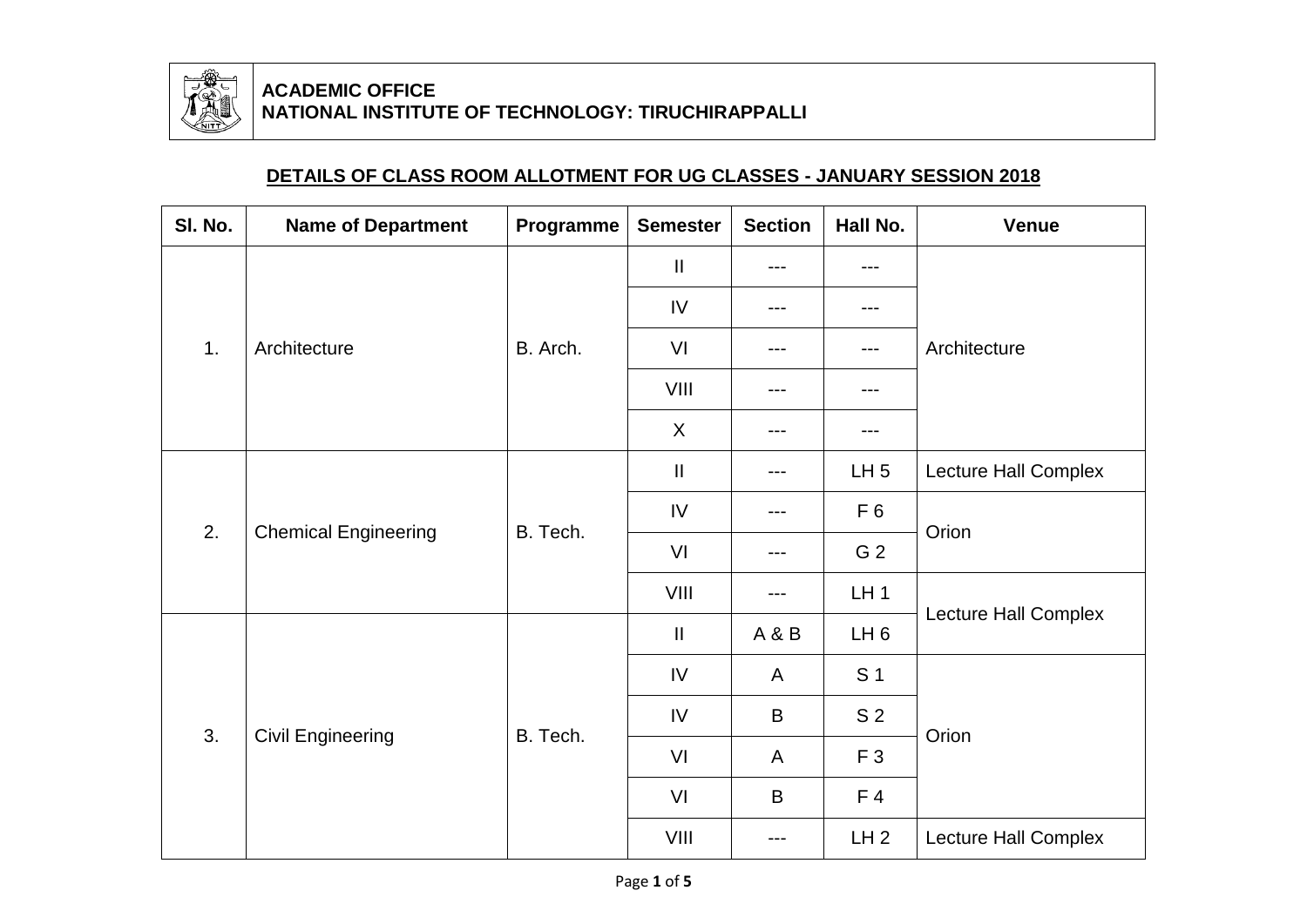| 4. | <b>Computer Science and</b><br>Engineering          | B. Tech. | $\mathbf{II}$ | A & B        | LH <sub>7</sub> | Lecture Hall Complex |  |  |
|----|-----------------------------------------------------|----------|---------------|--------------|-----------------|----------------------|--|--|
|    |                                                     |          | IV            | $\mathsf{A}$ | S <sub>3</sub>  |                      |  |  |
|    |                                                     |          | IV            | B            | S <sub>4</sub>  | Orion                |  |  |
|    |                                                     |          | VI            | $\mathsf{A}$ | F1              |                      |  |  |
|    |                                                     |          | VI            | B            | F2              |                      |  |  |
|    |                                                     |          | VIII          | ---          | $LH_3$          |                      |  |  |
|    | <b>Electrical and Electronics</b><br>Engineering    | B. Tech. | $\mathbf{II}$ | A&B          | LH 110          | Lecture Hall Complex |  |  |
|    |                                                     |          | $\mathsf{IV}$ | $\mathsf{A}$ | S <sub>5</sub>  | Orion                |  |  |
| 5. |                                                     |          | $\mathsf{IV}$ | B            | S <sub>6</sub>  |                      |  |  |
|    |                                                     |          | VI            | $\mathsf{A}$ | G <sub>9</sub>  |                      |  |  |
|    |                                                     |          | VI            | B            | G10             |                      |  |  |
|    |                                                     |          | VIII          | ---          | LH4             |                      |  |  |
| 6. | Electronics and<br><b>Communication Engineering</b> | B. Tech. | $\mathbf{II}$ | A&B          | LH <sub>8</sub> | Lecture Hall Complex |  |  |
|    |                                                     |          | $\mathsf{IV}$ | $\mathsf{A}$ | S <sub>9</sub>  |                      |  |  |
|    |                                                     |          | IV            | B            | S <sub>10</sub> |                      |  |  |
|    |                                                     |          | VI            | $\mathsf{A}$ | G11             | Orion                |  |  |
|    |                                                     |          | VI            | $\sf B$      | G12             |                      |  |  |
|    |                                                     |          | VIII          |              | LH 12           | Lecture Hall Complex |  |  |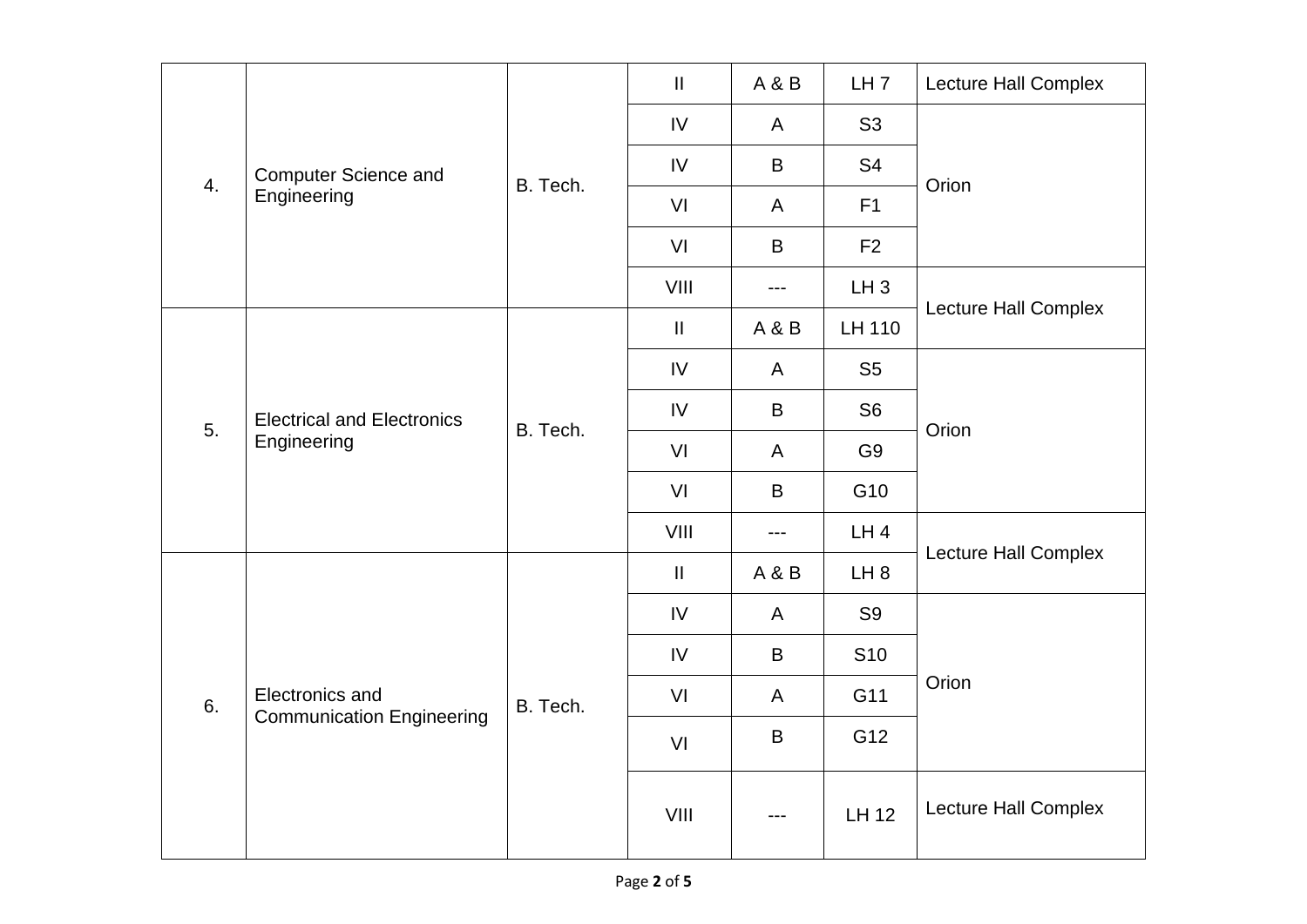| $\overline{7}$ . | Instrumentation and Control<br>Engineering        | B. Tech. | $\mathbf{I}$  | <b>A&amp;B</b> | LH 108          | Lecture Hall Complex        |  |  |
|------------------|---------------------------------------------------|----------|---------------|----------------|-----------------|-----------------------------|--|--|
|                  |                                                   |          | IV            | A              | F11             |                             |  |  |
|                  |                                                   |          | IV            | B              | F <sub>12</sub> | Orion                       |  |  |
|                  |                                                   |          | VI            | A              | G 7             |                             |  |  |
|                  |                                                   |          | VI            | B              | G 8             |                             |  |  |
|                  |                                                   |          | VIII          | $---$          | LH 117          |                             |  |  |
|                  | <b>Mechanical Engineering</b>                     | B. Tech. | $\mathbf{II}$ | A & B          | LH 109          | Lecture Hall Complex        |  |  |
|                  |                                                   |          | IV            | A              | F 9             | Orion                       |  |  |
| 8.               |                                                   |          | IV            | B              | F 10            |                             |  |  |
|                  |                                                   |          | VI            | A              | G <sub>5</sub>  |                             |  |  |
|                  |                                                   |          | VI            | B              | G <sub>6</sub>  |                             |  |  |
|                  |                                                   |          | VIII          | ---            | LH 13           |                             |  |  |
|                  | <b>Metallurgical and Materials</b><br>Engineering | B. Tech. | $\mathbf{II}$ | ---            | <b>LH 111</b>   | <b>Lecture Hall Complex</b> |  |  |
|                  |                                                   |          | IV            | ---            | F <sub>5</sub>  | Orion                       |  |  |
| 9.               |                                                   |          | VI            | ---            | G 1             |                             |  |  |
|                  |                                                   |          | VIII          | $---$          | <b>LH 14</b>    |                             |  |  |
| 10.              | <b>Production Engineering</b>                     | B. Tech. | $\mathbf{II}$ | <b>A&amp;B</b> | <b>LH 112</b>   | <b>Lecture Hall Complex</b> |  |  |
|                  |                                                   |          | IV            | A              | F <sub>7</sub>  |                             |  |  |
|                  |                                                   |          | IV            | B              | F <sub>8</sub>  | Orion                       |  |  |
|                  |                                                   |          | VI            | $\overline{A}$ | G <sub>3</sub>  |                             |  |  |
|                  |                                                   |          | VI            | B              | G 4             |                             |  |  |
|                  |                                                   |          | VIII          | ---            | <b>LH 15</b>    | <b>Lecture Hall Complex</b> |  |  |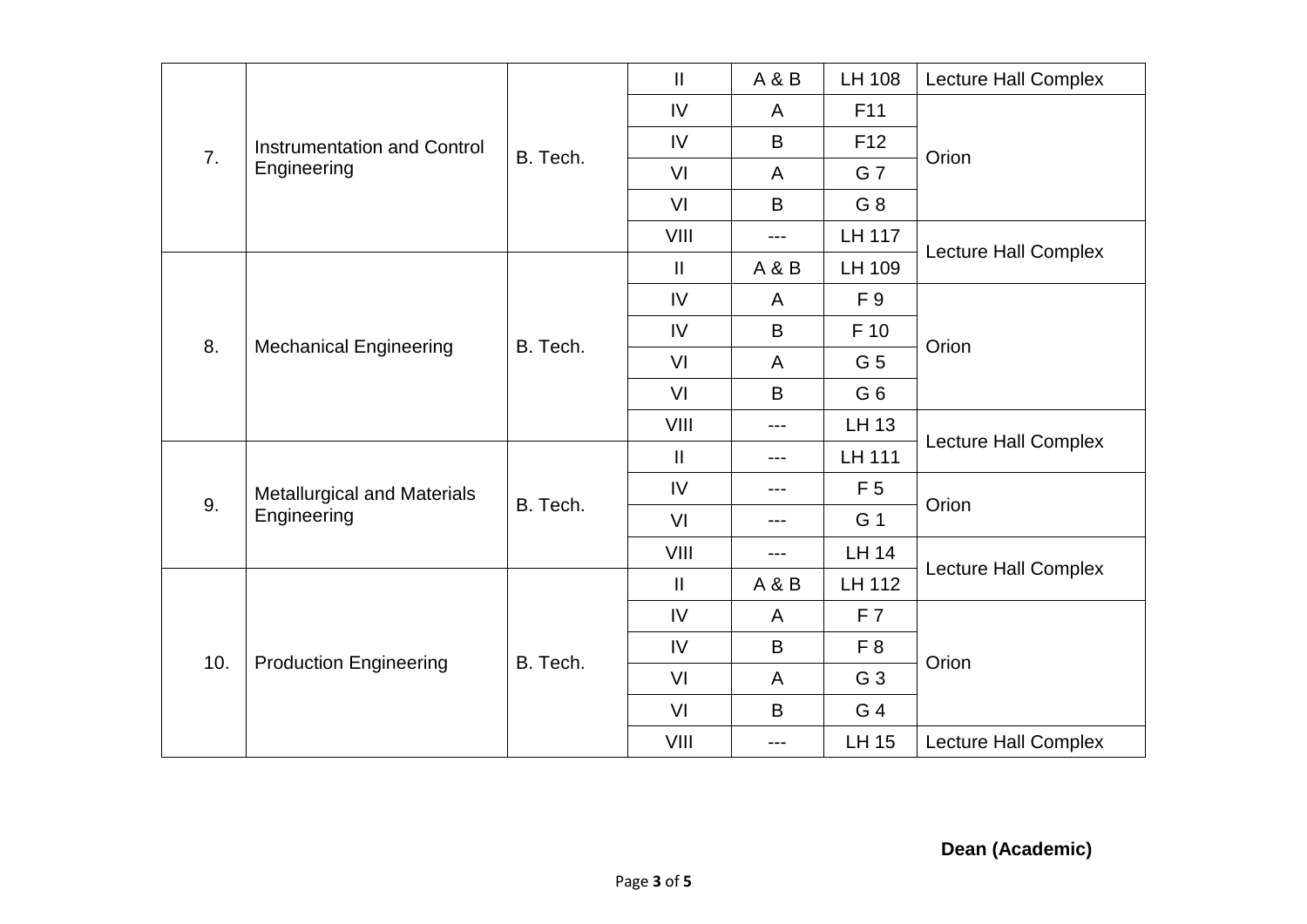

## **ACADEMIC OFFICE NATIONAL INSTITUTE OF TECHNOLOGY: TIRUCHIRAPPALLI**

## **DETAILS OF HALL ALLOTMENT FOR PG CLASSES – JANUARY SESSION 2018**

| SI. No.          | <b>Name of Department</b>                               | Programme | <b>Course</b>                                           | Hall No.      | <b>Venue</b>                   |  |
|------------------|---------------------------------------------------------|-----------|---------------------------------------------------------|---------------|--------------------------------|--|
| 1.               | Architecture                                            | M.Arch.   | <b>Energy Efficient and Sustainable</b><br>Architecture |               | Architecture                   |  |
| 2.               | <b>Chemical Engineering</b>                             | M.Tech.   | <b>Chemical Engineering</b>                             | ---           | Chemical<br>Engineering        |  |
|                  | <b>Civil Engineering</b>                                | M.Tech.   | <b>Structural Engineering</b>                           | ---           |                                |  |
| 3.               |                                                         |           | <b>Transportation Engineering and</b><br>Management     |               | Civil<br>Engineering           |  |
|                  |                                                         |           | <b>Environmental Engineering</b>                        | ---           |                                |  |
|                  |                                                         |           | Construction Technology and<br>Management               | LH 116        | <b>Lecture Hall</b><br>Complex |  |
| $\overline{4}$ . | <b>Computer Science and</b><br>Engineering              | M.Tech.   | <b>Computer Science and Engineering</b>                 |               | <b>IT Building</b>             |  |
| 5.               | <b>Electrical and</b><br><b>Electronics Engineering</b> | M.Tech.   | <b>Power Electronics</b>                                | <b>LH 16</b>  |                                |  |
|                  |                                                         |           | <b>Power Systems</b>                                    | <b>LH 17</b>  | <b>Lecture Hall</b>            |  |
| 6.               | Electronics and<br>Communication<br>Engineering         | M.Tech.   | <b>Communication Systems</b>                            | <b>LH 114</b> | Complex                        |  |
|                  |                                                         |           | <b>VLSI System</b>                                      | LH 113        |                                |  |